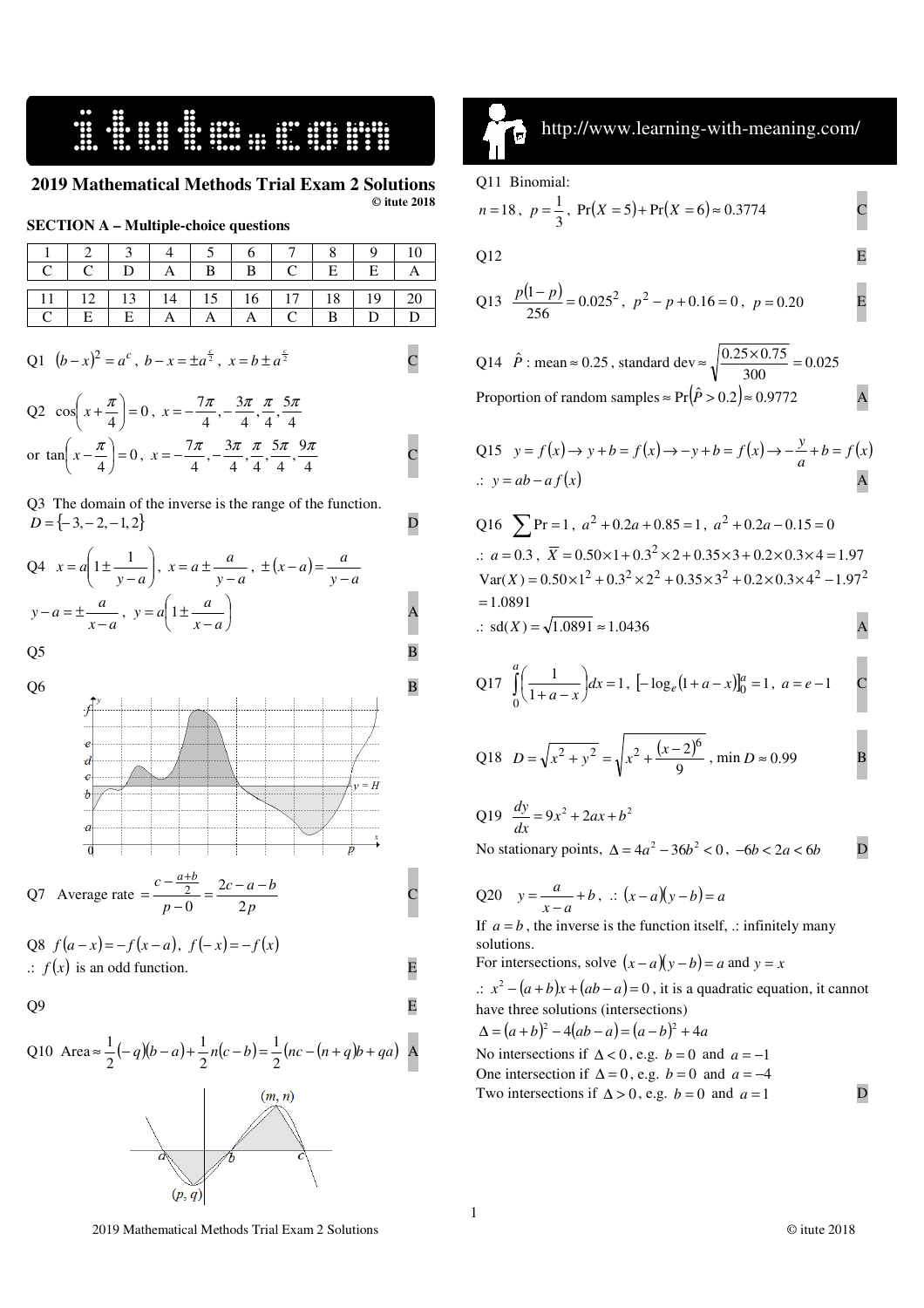# E U U U U U U U U U U U U U U

#### **SECTION B**

Q1a  $y = a(x-2)^2$  and (3, 1)  $\therefore$  a = 1 and  $y = (x - 2)^2 = x^2 - 4x + 4$ 

Q1b Inverse  $x = (y-2)^2$ ,  $y = 2 \pm \sqrt{x}$  $\therefore$   $f(x)=2+\sqrt{x}$  and  $g(x)=2-\sqrt{x}$ 

Q1c  $y = x$  and  $y = x^2 - 4x + 4$ 

$$
\therefore x = x^2 - 4x + 4, x^2 - 5x + 4 = 0, x = 1, 4, \therefore (1, 1), (4, 4)
$$

Q1di



Q1dii Area = 
$$
2 \times \int_{1}^{4} (x - (x - 2)^2) dx = 2 \times \left[ \frac{x^2}{2} - \frac{(x - 2)^3}{3} \right]_{1}^{4} = 9
$$

Q1e Same as  $x = d$  dividing the bounded region.

$$
\int_{d}^{4} \left(2 + \sqrt{x} - (x - 2)^2\right) dx = \frac{9}{2}, \ d \approx 2.08
$$

Q1f Maximum length of line segment  $y = -x + c$  occurs when its endpoint is the point where the gradient of the parabola is 1.

Let  $\frac{dy}{dx} = 2(x-2) = 1$ ,  $\therefore$   $x = 2.5$  and  $y = 0.25$ ,  $(2.5, 0.25)$ . The other endpoint is  $(0.25, 2.5)$ . Max length =  $\sqrt{(2.5 - 0.25)^2 + (0.25 - 2.5)^2} = \frac{9\sqrt{2}}{4}$ 

$$
y = -x + c
$$
 and (2.5, 0.25),  $\therefore c = \frac{11}{4}$ 

## http://www.learning-with-meaning.com/

$$
Q2a \left\{ x : x = \frac{n}{\cos 20^{\circ}}, n = 1, 2, 3, ..., 22 \right\}
$$

$$
Q2b \ a^{2} = (3 + x \cos 20^{\circ})^{2} + (x \sin 20^{\circ} + 1.5 - 3)^{2}
$$
  
= 9 + 6x cos 20° + x<sup>2</sup> cos<sup>2</sup> 20° + x<sup>2</sup> sin<sup>2</sup> 20° - 3x sin 20° + 2.25  
= (sin<sup>2</sup> 20° + cos<sup>2</sup> 20°) $x^{2}$  + (6 cos 20° - 3 sin 20°) $x$  + 11.25  
= x<sup>2</sup> + (6 cos 20° - 3 sin 20°) $x$  + 11.25

Q2c 
$$
b^2 = (3 + x \cos 20^\circ)^2 + (8 + 3 - 1.5 - x \sin 20^\circ)^2
$$
  
=  $9 + 6x \cos 20^\circ + x^2 \cos^2 20^\circ + 90.25 - 19x \sin 20^\circ + x^2 \sin^2 20^\circ$   
=  $(\sin^2 20^\circ + \cos^2 20^\circ)x^2 + (6 \cos 20^\circ - 19 \sin 20^\circ)x + 99.25$   
=  $x^2 + (6 \cos 20^\circ - 19 \sin 20^\circ)x + 99.25$ 

Q2d1 
$$
\cos \theta
$$
  
\n
$$
= \frac{x^2 + (6\cos 20^\circ - 3\sin 20^\circ)x + 11.25 + x^2 + (6\cos 20^\circ - 19\sin 20^\circ)x + 99.25 - 8^2}{2\sqrt{x^2 + (6\cos 20^\circ - 3\sin 20^\circ)x + 11.25\sqrt{x^2 + (6\cos 20^\circ - 19\sin 20^\circ)x + 99.25}}
$$
\n
$$
= \frac{x^2 + (6\cos 20^\circ - 11\sin 20^\circ)x + 23.25}{\sqrt{(x^2 + (6\cos 20^\circ - 3\sin 20^\circ)x + 11.25)(x^2 + (6\cos 20^\circ - 19\sin 20^\circ)x + 99.25)}}
$$
\nQ2dii  $b = 6\cos 20^\circ - 19\sin 20^\circ + 6\cos 20^\circ - 3\sin 20^\circ \approx 3.75$   
\nQ2e  $n = 9$  for the tenth row,  $x = \frac{9}{\cos 20^\circ} \approx 9.5776$   
\n $\therefore \cos \theta \approx \frac{x^2 + 1.88x + 23.25}{\sqrt{x^4 + bx^3 + 106.53x^2 + 448.07x + 1116.56}} \approx 0.8110$ 

$$
\theta \approx 36^{\circ}
$$

. . ..

 $Q2f$  $(23, 4119)$  $\sqrt{2}$  $0.8$  $9.57$  $6.0.81101$  $(0, 0)$  $69581$  $-0.7$  $0.6$  $(2.05.0)$ ء . ه. *.*  $\overline{0}$ .  $-0.1$  $\cdot$  0  $\cdot$  $\overline{0}$ . 10  $\overline{12}$  $14$  $16$  $20$  $\overline{22}$  $24$  $18$ 

Q2g  $\theta$  is the greatest when  $\cos \theta$  is the smallest.  $\cos \theta \approx 0.622$ , greatest  $\theta \approx 52^{\circ}$  when  $x \approx 2$ 

O2h  $n \approx x \cos 20^\circ \approx 2 \cos 20^\circ \approx 2$ , : the third row.